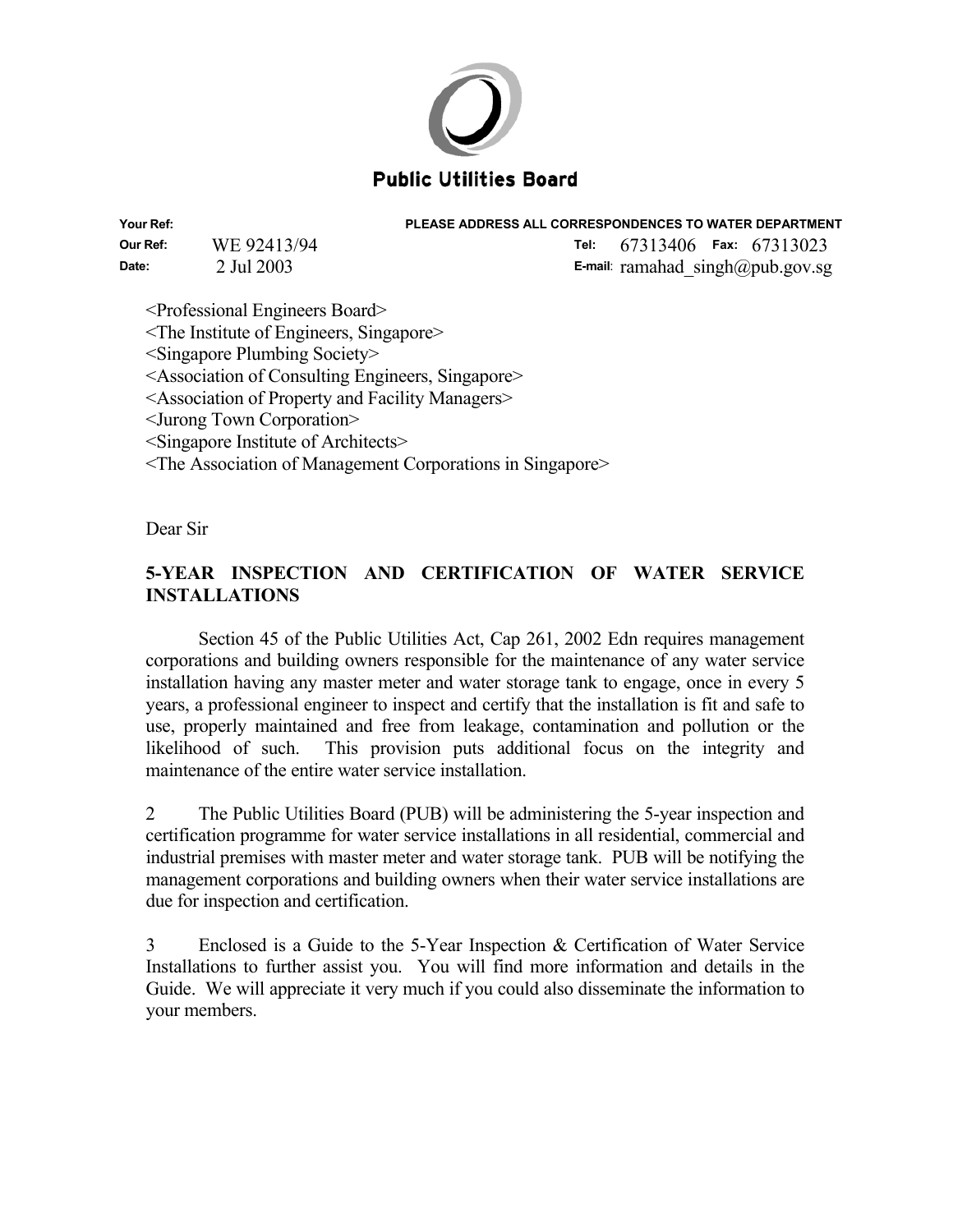4 Please feel free to call me at 67313406 or my colleague Mr Thomas Pang at 67313556 if you have any queries or require further clarification.

5 To assist you to better understand the 5-Year Inspection & Certification of Water Service Installations, we would like to invite you to a briefing session. Details of the briefing session are as follows:

Date : 24 July 2003 Time : 3.00 pm Place : MacRitchie Room Water Department Public Utilities Board 111 Somerset Road #14-05 Singapore 238164

6 We would appreciate it very much if you can call Mr Thomas Pang at 67313556 to confirm your attendance by 17 Jul 2003. This will help us in our preparations for the briefing.

7 Thank you and we hope to see you at the briefing session.

Yours faithfully

Lanabel

RAMAHAD SINGH SENIOR MANAGER (INSPECTORATE) for DIRECTOR WATER DEPARTMENT

Enc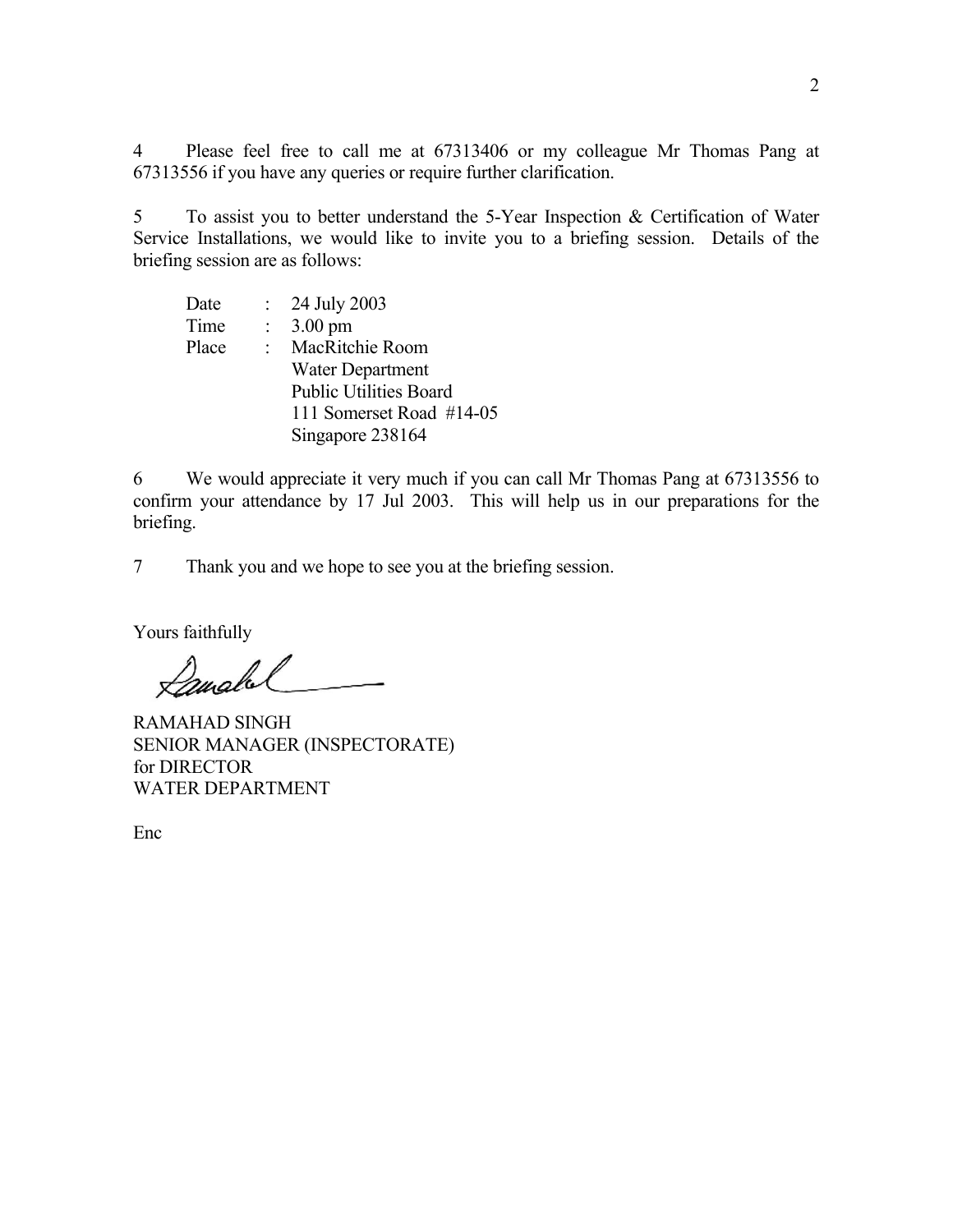# **GUIDE TO THE 5-YEAR INSPECTION & CERTIFICATION OF WATER SERVICE INSTALLATIONS**

# **INTRODUCTION**

This guide serves to explain what is the 5-Year Inspection & Certification of Water Service Installations, its purpose, why it is needed and what it entails. It also serves to inform persons responsible for the maintenance of water service installations and professional engineers of the requirements of such inspections and certifications and their roles and responsibilities.

The 5-year inspection and certification of water service installations is one of the mandatory requirements under Section 45 of the Public Utilities Act, Cap 261, 2002 Edn. This Section is reproduced below:

*45.—(1) Any person responsible for the maintenance of any water service installation shall ensure that the water service installation is properly maintained, kept in a fit and safe condition, and free from any defect.* 

*(2) Any person responsible for the maintenance of any water service installation in any residential, commercial or industrial premises having any master meter and water storage cistern shall engage, once in every 60 months, a water service worker who is a professional engineer registered under the Professional Engineers Act (Cap. 253) to inspect and certify that —* 

*(a) the water service installation is fit and safe to use;* 

*(b) the water service installation is properly maintained and there is no contamination or pollution or likelihood of such contamination or pollution to the water in the water service installation; and* 

*(c) there is no leakage and no likelihood of leakage in the water service installation.* 

*(3) Every professional engineer engaged under subsection (2) shall ensure that the requirements set out in that subsection are complied with.* 

*(4) If any of the requirements set out in subsection (2) is not complied with, the professional engineer shall immediately notify —*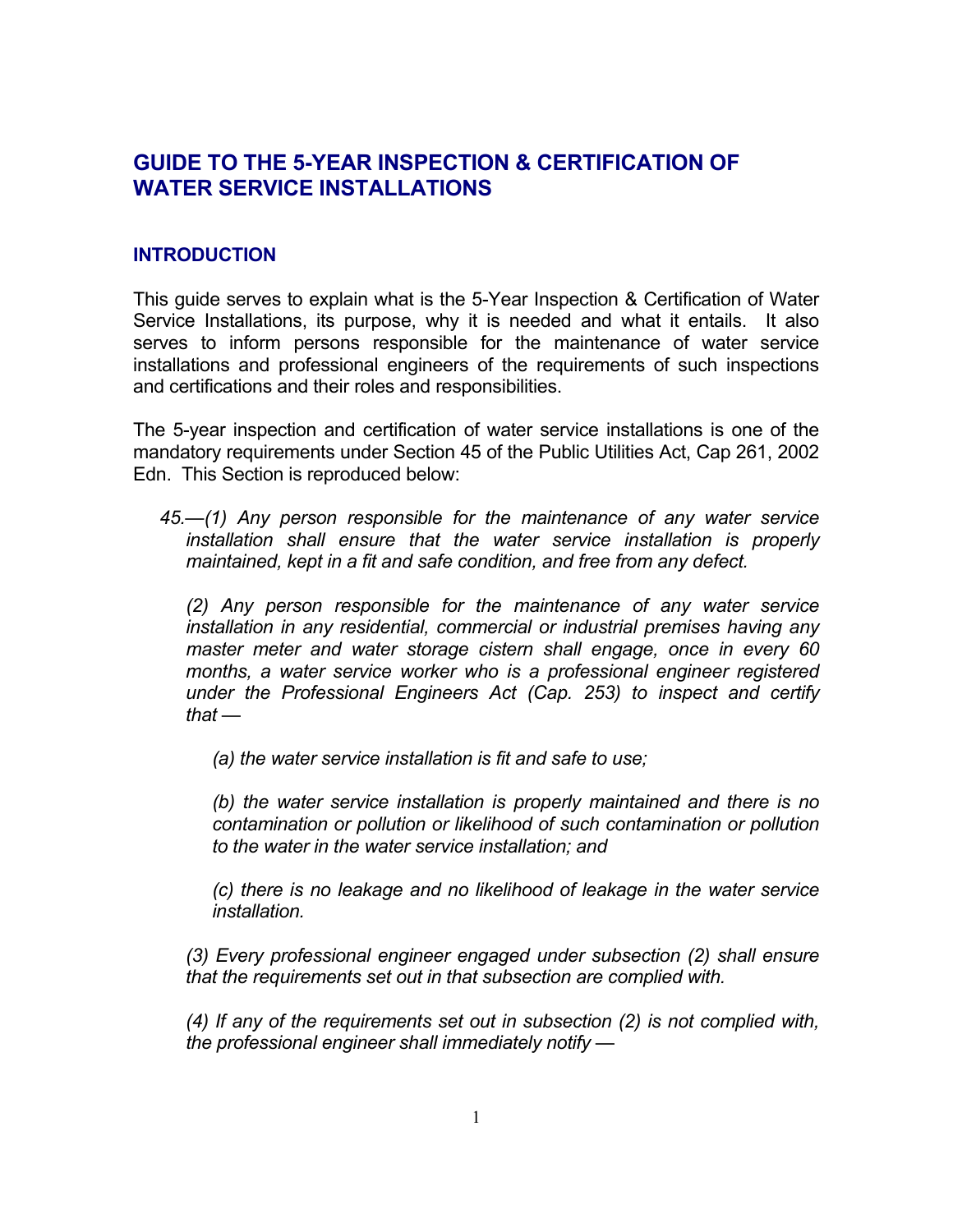*(a) the person responsible for the maintenance of the water service installation; and* 

*(b) the Board,* 

*of such non-compliance and the remedial measures that have to be taken by that person.* 

*(5) Upon notification by the professional engineer, the person referred to in subsection (4)(a) shall immediately take the remedial measures.* 

*(6) The professional engineer shall issue a certificate of inspection and fitness to the person responsible for the maintenance of the water service installation if he is satisfied that the water service installation complies with all the requirements set out in subsection (2).* 

*(7) Any person who contravenes any of the provisions of this section shall be guilty of an offence.* 

This guide shall be read in conjunction with the above Act and any other guidelines which the Public Utilities Board (PUB) may issue from time to time for compliance.

The 5-Year Inspection & Certification of Water Service Installations is administered by the Inspectorate Section of Water Department, PUB. It is located at the following address:

Inspectorate Section Water Department Public Utilities Board 111 Somerset Road #14-01 Singapore 238164

# **WHAT IS A WATER SERVICE INSTALLATION?**

A water service installation means any installation within any premises including any pipe, water fitting, pump, storage tank, apparatus or appliance, connecting a water meter to the premises and used for the supply of PUB water.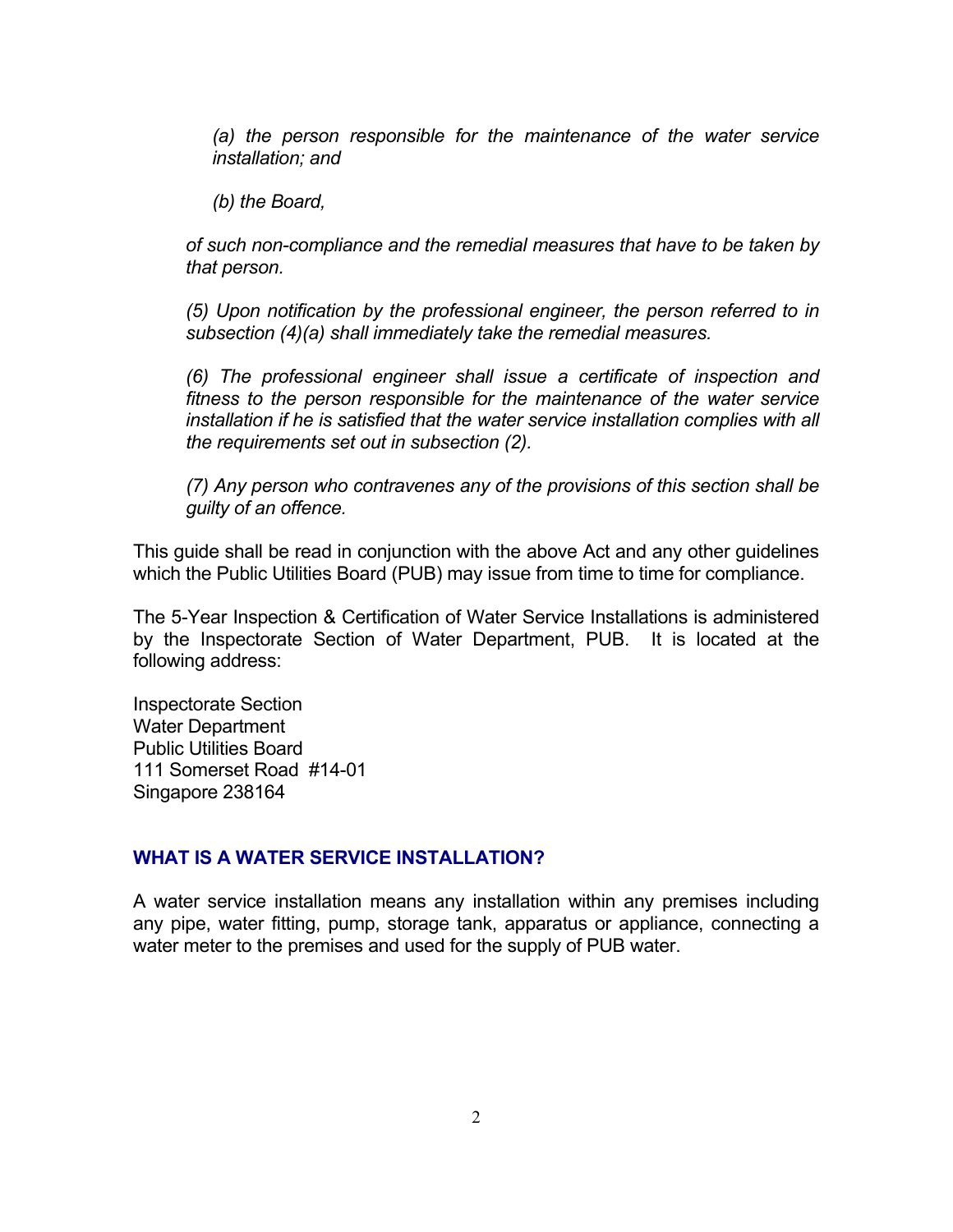# **WHAT IS THE 5-YEAR INSPECTION & CERTIFICATION OF WATER SERVICE INSTALLATIONS?**

The 5-Year Inspection & Certification of Water Service Installations requires a person responsible for the maintenance of a water service installation to engage, once in every 5 years, a water service worker who is a registered professional engineer under the Professional Engineers Act to inspect and certify that the water service installation is:

- (a) fit and safe to use;
- (b) free from leakage and likelihood of leakage; and
- (c) properly maintained and that there is no contamination or pollution or likelihood of contamination or pollution to the water in the water service installation.

# **THE PURPOSE AND NEED FOR INSPECTION AND CERTIFICATION OF WATER SERVICE INSTALLATIONS**

The purpose of such inspections and certifications is to ensure that

- (a) water in the water service installation is free from contamination or pollution or the likelihood of such contamination or pollution; and
- (b) defects, deterioration and abuse of the water service installation are identified early so that appropriate remedial actions can be taken before the installation deteriorates further.

The requirement will enable persons responsible for the maintenance of water service installations such as management corporations and building owners to take a more active role in the maintenance of their water service installations to ensure that they are properly maintained and the water contained therein free from contamination. It also serves to protect the interests of consumers who receive their water supply through such water service installations.

While the certification and inspection will mean additional costs for management corporations and building owners, the additional costs will not be significant and incurred only once in 5 years. The benefits to be accrued to all, on the other hand, will be great and will more than outweigh the additional costs incurred.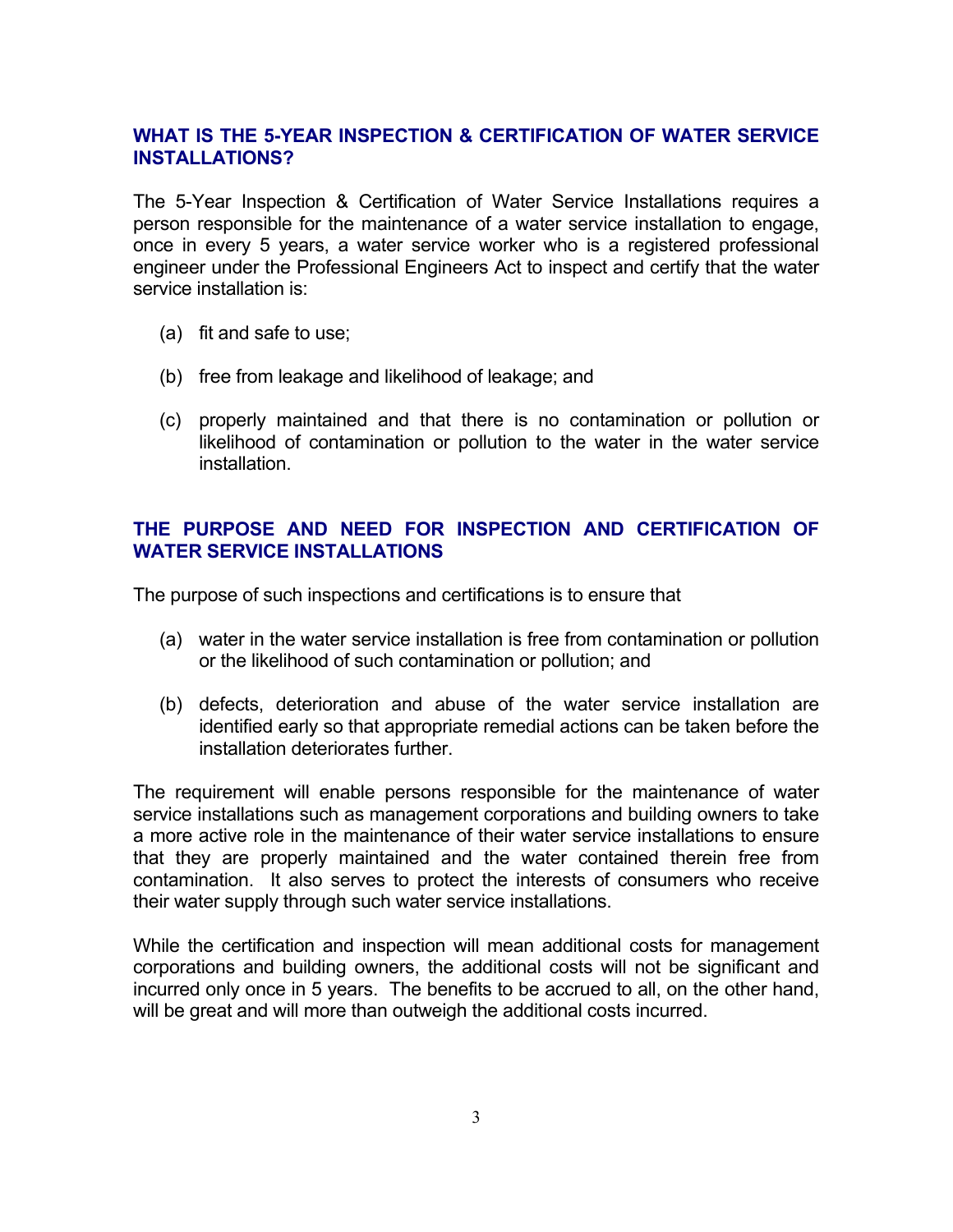# **WATER SERVICE INSTALLATIONS IN WHICH TYPE OF BUILDINGS ARE REQUIRED TO BE INSPECTED AND CERTIFIED?**

Water service installations in any residential, commercial or industrial building having any master meter and water storage tank shall be inspected and certified.

# **WHO ARE THE PARTIES INVOLVED?**

Three parties are involved in the inspection and certification process:

- (a) The Water Department of PUB which administers the system and ensures that inspections and certifications are carried out in accordance with the requirements of the Public Utilities Act;
- (b) The person responsible for the maintenance of the water service installation (such as management corporations and building owners) who shall engage a professional engineer to carry out the inspection and certification; and
- (c) The professional engineer, who is registered as a Professional Engineer under the Professional Engineers Act, engaged to inspect and certify the water service installation.

# **HOW FREQUENTLY SHALL WATER SERVICE INSTALLATIONS BE INSPECTED AND CERTIFIED?**

Water service installations shall be inspected and certified once in every 5 years after the issue of the Certificate of Statutory Completion. As the deterioration of pipes, fittings and tanks develops slowly, 5 years is a reasonable period of time to require inspections and certifications to be carried out.

The interval of 5 years between mandatory inspections and certifications of the water service installation does not imply that the water service installation need not be inspected and certified until the due time. Water service installations should be regularly inspected and maintained. As and when defects, deterioration or abuse are detected, the person responsible for the maintenance of the water service installation should engage a professional engineer or licensed water service plumber to investigate and propose remedial measures.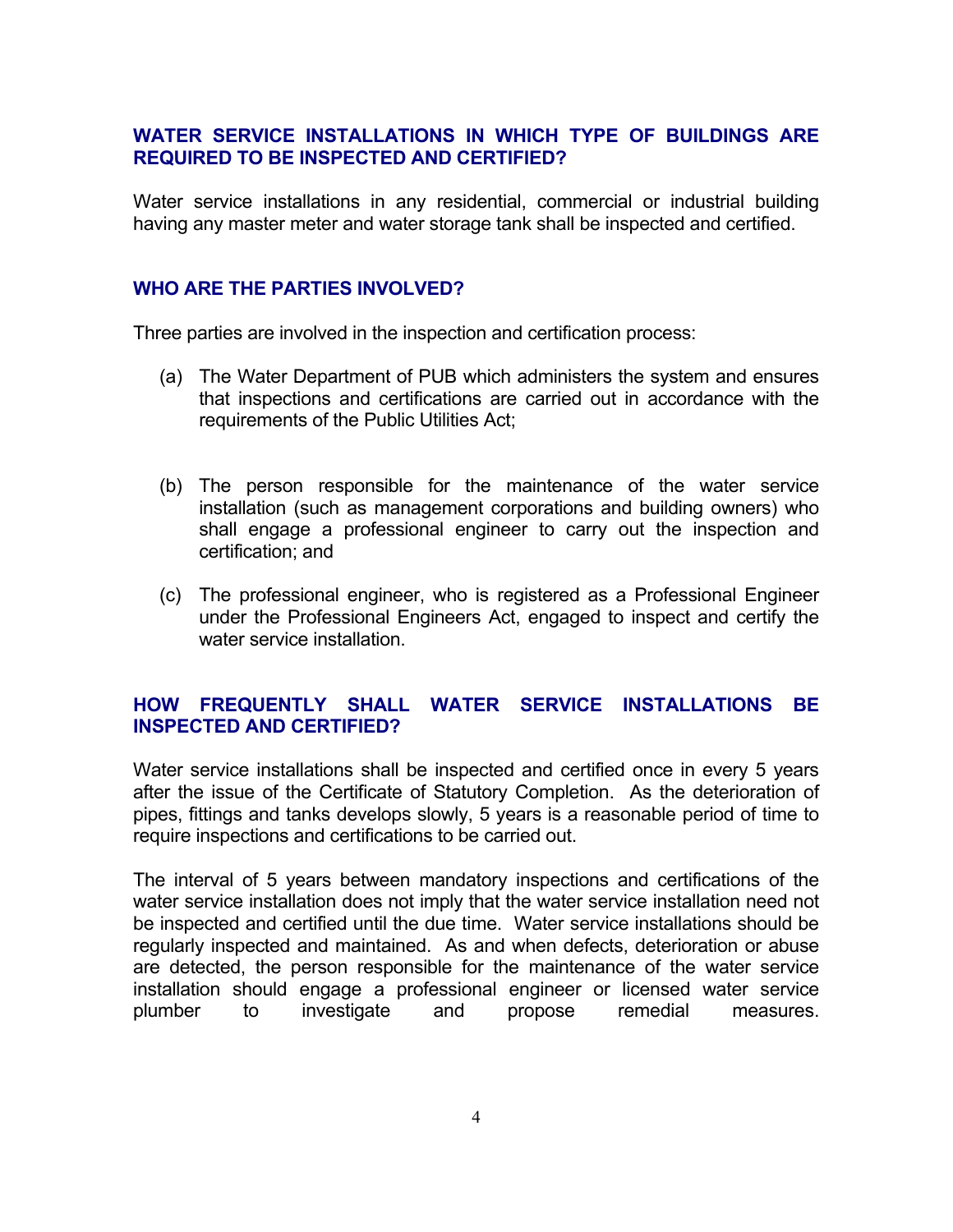#### **DOES THE REQUIREMENT FOR THE 5-YEAR INSPECTION & CERTIFICATION OF WATER SERVICE INSTALLATIONS MEAN THAT THE REQUIREMENT FOR THE ANNUAL INSPECTION AND CERTIFICATION OF WATER STORAGE TANKS IS NO LONGER REQUIRED?**

The requirement for the annual inspection and certification of water storage tanks focuses on water quality and requires a person responsible for the maintenance of any water service installation having any water storage tank (except in residential premises without master meter) to engage a licensed water service plumber at least once every year to inspect and certify and if necessary, to clean the water storage tank. This will continue to apply. The requirement for the 5-year inspection and certification of water service installations is over and above this requirement and puts additional focus on the integrity and maintenance of the entire water service installation not confined just to the water storage tanks.

#### **HOW WOULD I KNOW IF MY WATER SERVICE INSTALLATION IS DUE FOR INSPECTION AND CERTIFICATION?**

A water service installation shall be inspected and certified once in every 5 years after the issue of the Certificate of Statutory Completion for the building. PUB will help to remind those affected by sending them a Notification Letter when their water service installations are due for inspection and certification. Notwithstanding this, the onus still rests with the persons responsible for the maintenance of the water service installations to monitor their schedule for the inspection and certification of their water service installations and to ensure that they are inspected and certified when due.

# **WHAT DO I DO WHEN I RECEIVE A NOTIFICATION LETTER FOR THE INSPECTION AND CERTIFICATION OF MY WATER SERVICE INSTALLATION?**

When you receive a Notification Letter from the Director of Water Department, you shall appoint a professional engineer registered under the Professional Engineers Act to carry out an inspection of your water service installation and subsequently to submit a certificate of inspection and fitness to you as soon as practicably possible but no later than one year from the date of the Notification Letter.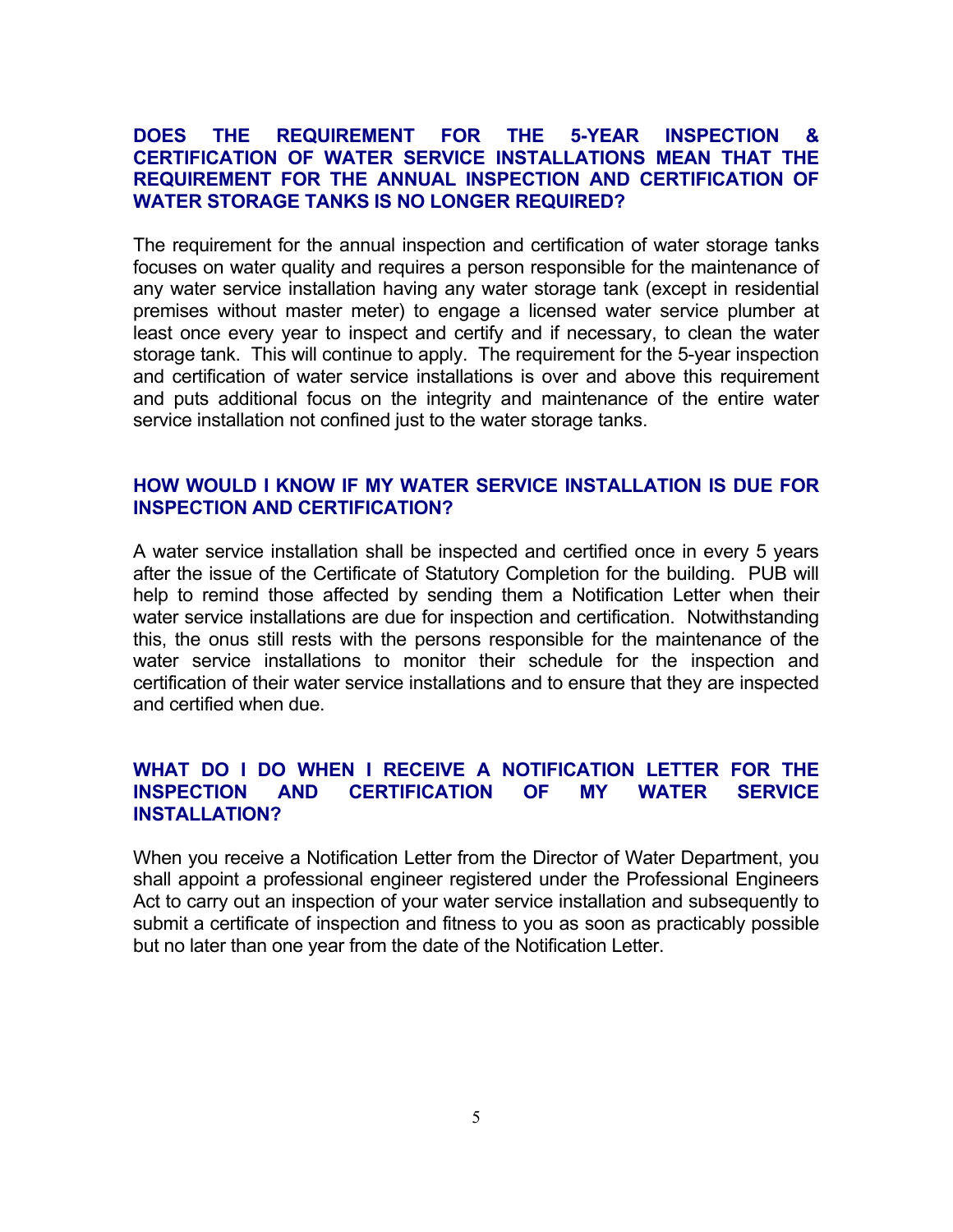#### **WHO CAN BE APPOINTED TO CARRY OUT THE INSPECTION AND CERTIFICATION?**

A professional engineer registered under the Professional Engineers Act can inspect your water service installation.

Persons responsible for the maintenance of water service installations who have difficulties identifying a professional engineer registered under the Professional Engineers Act can refer to a list of professional engineers registered under the Act at the following location:

Professional Engineers Board 5 Maxwell Road #01-00 Ministry of National Development Building Singapore 069110

# **WHAT ARE THE DUTIES AND RESPONSIBILITIES OF THE PROFESSIONAL ENGINEER?**

The professional engineer engaged shall be responsible for the inspection and certification of the water service installation to ensure that:

- (a) the water service installation is fit and safe to use;
- (b) the water service installation is properly maintained and there is no contamination or pollution or likelihood of such contamination or pollution to the water in the water service installation;
- (c) there is no leakage and no likelihood of leakage in the water service installation; and
- (d) the water service installation complies with the Public Utilities Act, the Public Utilities (Water Supply) Regulations, the Singapore Standard CP48 – Code of Practice for Water Services and any other requirements which the PUB may stipulate from time to time for compliance.

The professional engineer shall carry out the inspection and certification in a manner specified under Section 45 of the Public Utilities Act, Cap 261, 2002 Edn. Information relating to the design, construction and maintenance of the water service installation must also be scrutinised. The inspection shall not only be one which involves only a visual record of the professional engineer's observations. The fact that a professional engineer, rather than any other person, is required to carry out the inspection and certification, points to the importance of professional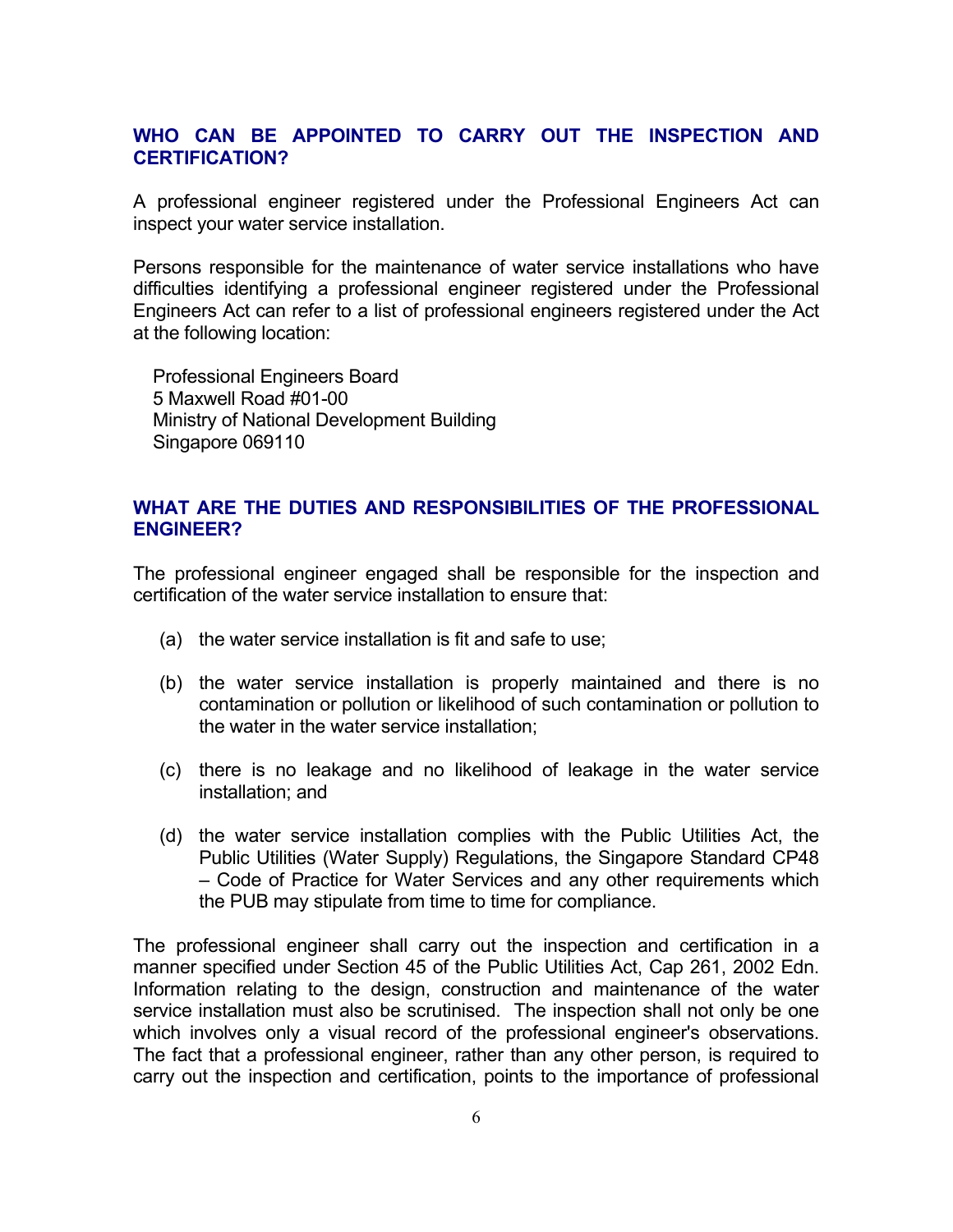assessment, judgment and advice required of the professional engineer in such inspection and certification. Water samples shall also be taken from the water service installation for chemical and bacteriological analysis at a SINGLASaccredited laboratory or government laboratory as part of the inspection.

If the inspection by the professional engineer shows that the water service installation does not comply with any of the requirements set out in the first paragraph of this Section, the professional engineer shall immediately notify the person responsible for the maintenance of the water service installation and PUB in writing of such non-compliance and the remedial measures that the person responsible for the maintenance of the water service installation has to take. Upon notification, the person responsible for the maintenance of the water service installation shall immediately take the remedial measures.

When the professional engineer is satisfied that the water service installation complies with all the requirements set out in the first paragraph of this Section, the professional engineer shall issue a certificate of inspection and fitness to the person responsible for the maintenance of the water service installation.

The professional engineer who is appointed by the person responsible for the maintenance of the water service installation shall be fully responsible for the inspection and certification. He shall, with reasonable diligence, take active and personal interest in the inspection and certification of the water service installation. He should not totally delegate the inspection work to other persons or his assistants.

# **CONTENTS OF A CERTIFICATE OF INSPECTION AND FITNESS**

The certificate of inspection and fitness shall at least include the following details:

- (a) The address of the premises housing the water service installation;
- (b) The details of the person/s responsible for the maintenance of the water service installation;
- (c) Confirmation that the water service installation has been inspected and found to comply with all the requirements set out in Section 45 of the Public Utilities Act, Cap 261, 2002 Edn;
- (d) Date of certification; and
- (e) Details of the Professional Engineer including signature and stamp.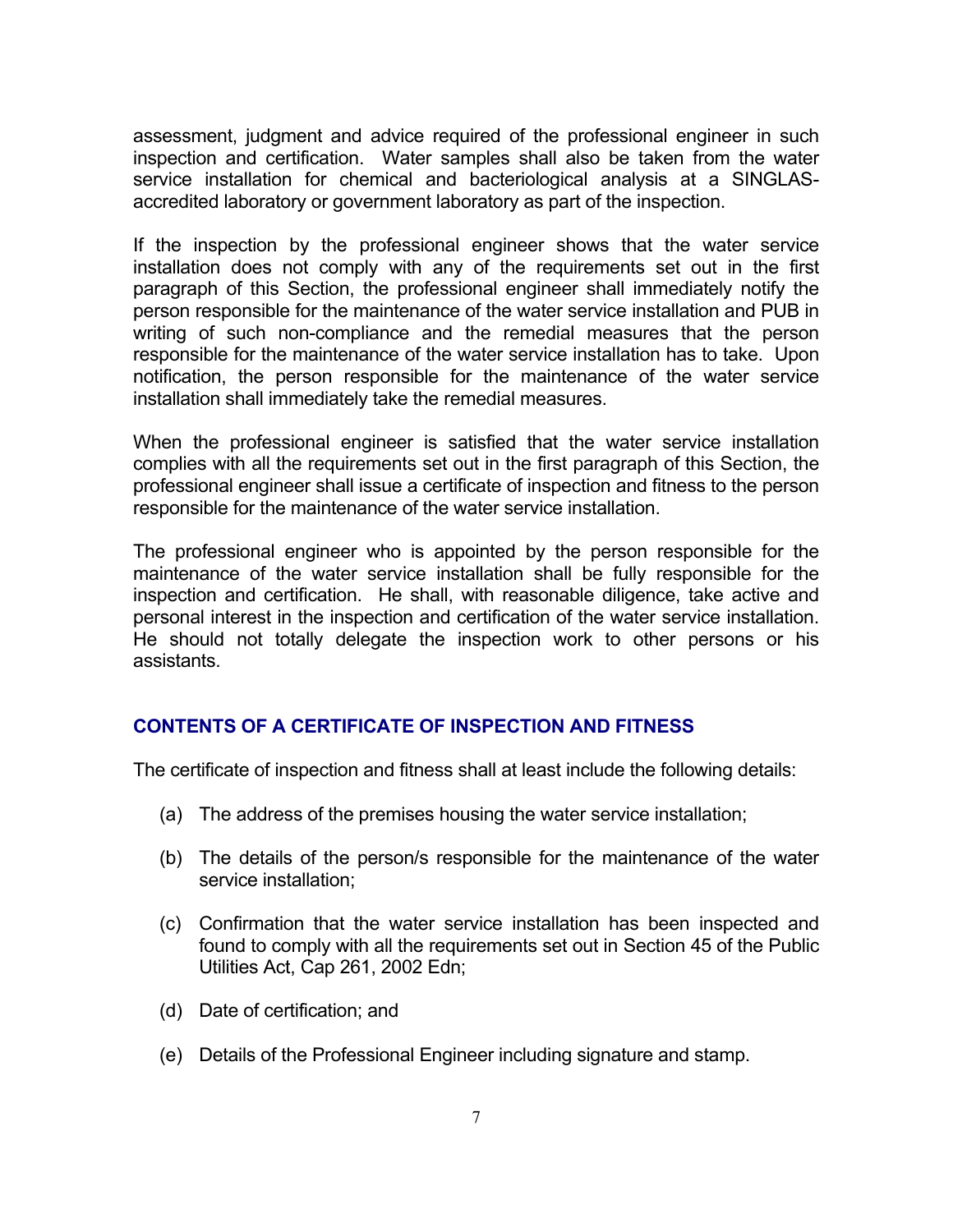The results of the analysis of water samples taken from the water service installation during inspection shall accompany the certificate of inspection and fitness and form part of it.

#### **WHAT ARE THE RESPONSIBILITIES AND DUTIES OF THE PERSON RESPONSIBLE FOR THE MAINTENANCE OF THE WATER SERVICE INSTALLATION?**

A person responsible for the maintenance of the water service installation shall ensure that it is regularly and properly maintained, kept in a fit and safe condition and free from any defect, contamination or pollution and the likelihood of such.

He shall monitor the schedule for the 5-year inspection and certification of the water service installation and shall engage a professional engineer to inspect and certify the water service installation once every 5 years when due. PUB will help to remind the person responsible for the maintenance of the water service installation by sending him a Notification Letter when the water service installation is due for inspection and certification. The person responsible for the maintenance of the water service installation shall ensure that it is inspected and certified by a professional engineer no later than one year from the date of PUB's Notification Letter.

When notified by the professional engineer of areas where the water service installation fails to comply with the requirements set out in Section 45 of the Public Utilities Act, Cap 261, 2002 Edn and the remedial measures to be taken, the person responsible for the maintenance of the water service installation shall immediately take remedial action to rectify the faults. He shall only engage licensed water service plumbers or professional engineers to carry out any remedial water service works.

The person responsible for the maintenance of the water service installation shall always keep a copy of the certificate of inspection and fitness issued by the professional engineer and shall produce the certificate to PUB as and when requested to do so, without fail.

#### **PENALTIES FOR NON-COMPLIANCE**

Any person responsible for the maintenance of any water service installation or professional engineer who fails to comply with any of the provisions of Section 45 of the Public Utilities Act, Cap 261, 2002 Edn shall be guilty of an offence. The penalty for non-compliance is a fine not exceeding \$10,000 or imprisonment for a term not exceeding 12 months or to both and, in the case of a continuing offence, a